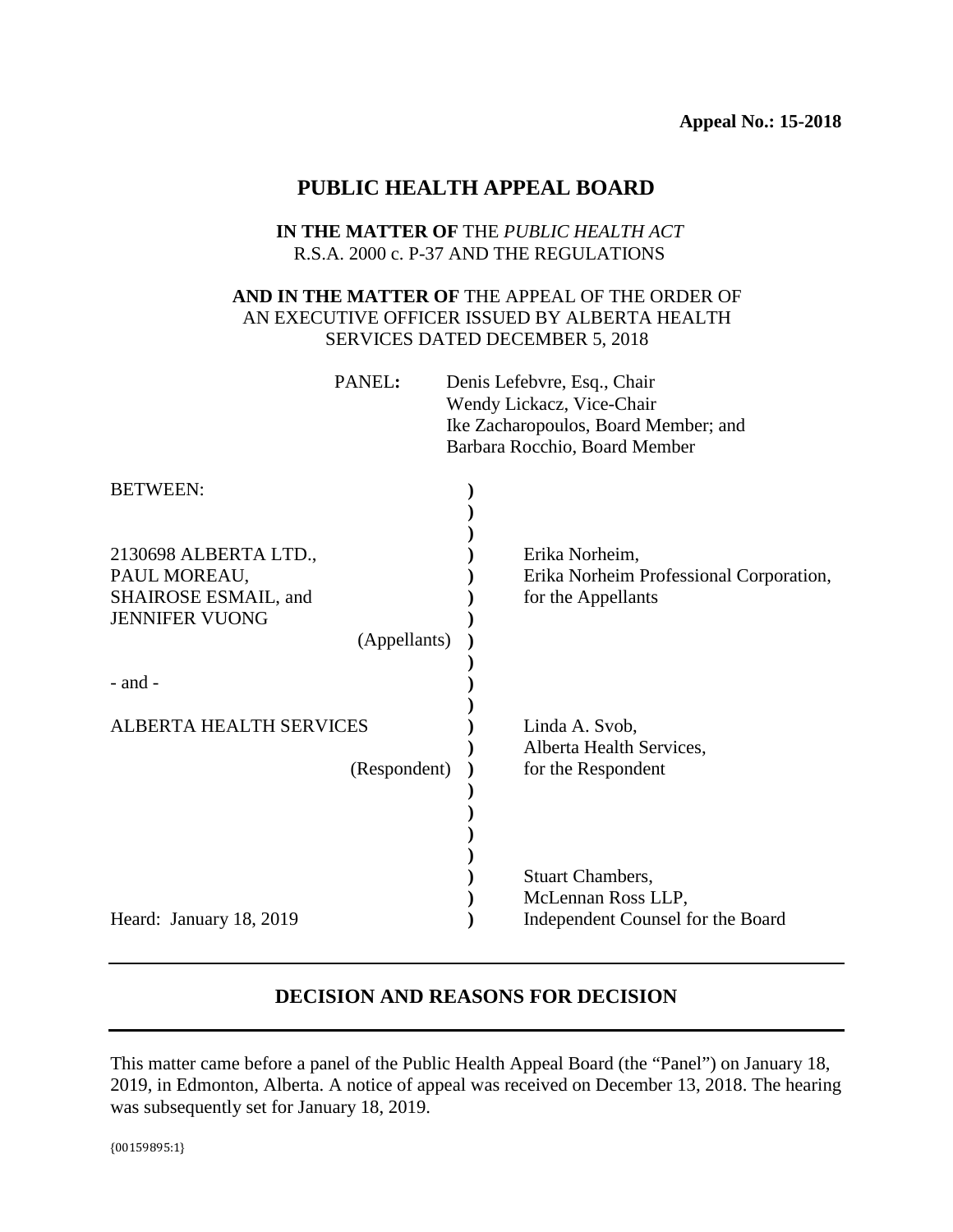### **The Appeal**

[1] This is an appeal (the "Appeal") to reverse or vary an order of an Executive Officer ("EO") dated December 5, 2018 (the "Order").

### **Board Decision**

[2] The Appeal is varied for the reasons provided below.

### **Background**

[3] The subject-matter property is a detached single dwelling in the City of Edmonton, municipally located at  $11849 - 79$  Street (the "Premises").

[4] EO Susana Roqara ("Roqara") responded to a complaint from a Boyle Street Community Worker on behalf of a tenant in the building that the Premises lacked power and heat and attended at the Premises on November 21, 2018.

[5] On the morning of November 22, 2018, EO Roqara and EO Alaa Farhat ("Farhat") attended at the Premises. Following an inspection, EO Farhat issued a verbal order on November 27, 2018.

[6] The Order was issued to 2130698 Alberta Ltd. ("213"), Paul Moreau ("Moreau"), Shairose Esmail ("Esmail") and Jennifer Vuong ("Vuong"). The numbered corporation and the individuals were all named as owners of the Premises.

[7] The Order listed a number of public health violations and ordered, among other things, that the occupants of the Premises vacate the Premises on or before November 30, 2018 and that the Premises would remain closed for tenant occupation until such time as all work listed in the Order (the "Work") are completed to Alberta Health Services' ("AHS") satisfaction.

#### **Grounds of the Appeal**

- [8] In their Notice of Appeal, the Appellants submit five grounds for appeal:
	- (a) Ground 1: The EOs acted unreasonably by conducting a full inspection of the [Premises] and issuing the Order notwithstanding that the Premises was vacant and undergoing renovations;
	- (b) Ground 2: The EOs failed to make reasonable inquiries prior to issuing the Order;
	- (c) Ground 3: The EOs were aware that Jennifer Vuong had sold the Premises at the time the Order was made and had no reasonable basis upon which to conclude that she was an "owner" under the *Public Health Act* (the "Act");
	- (d) Ground 4: The Order is unreasonable in that:
		- i. There is no area used for sleeping accommodations in the basement [of the Premises] as indicated on the Order; and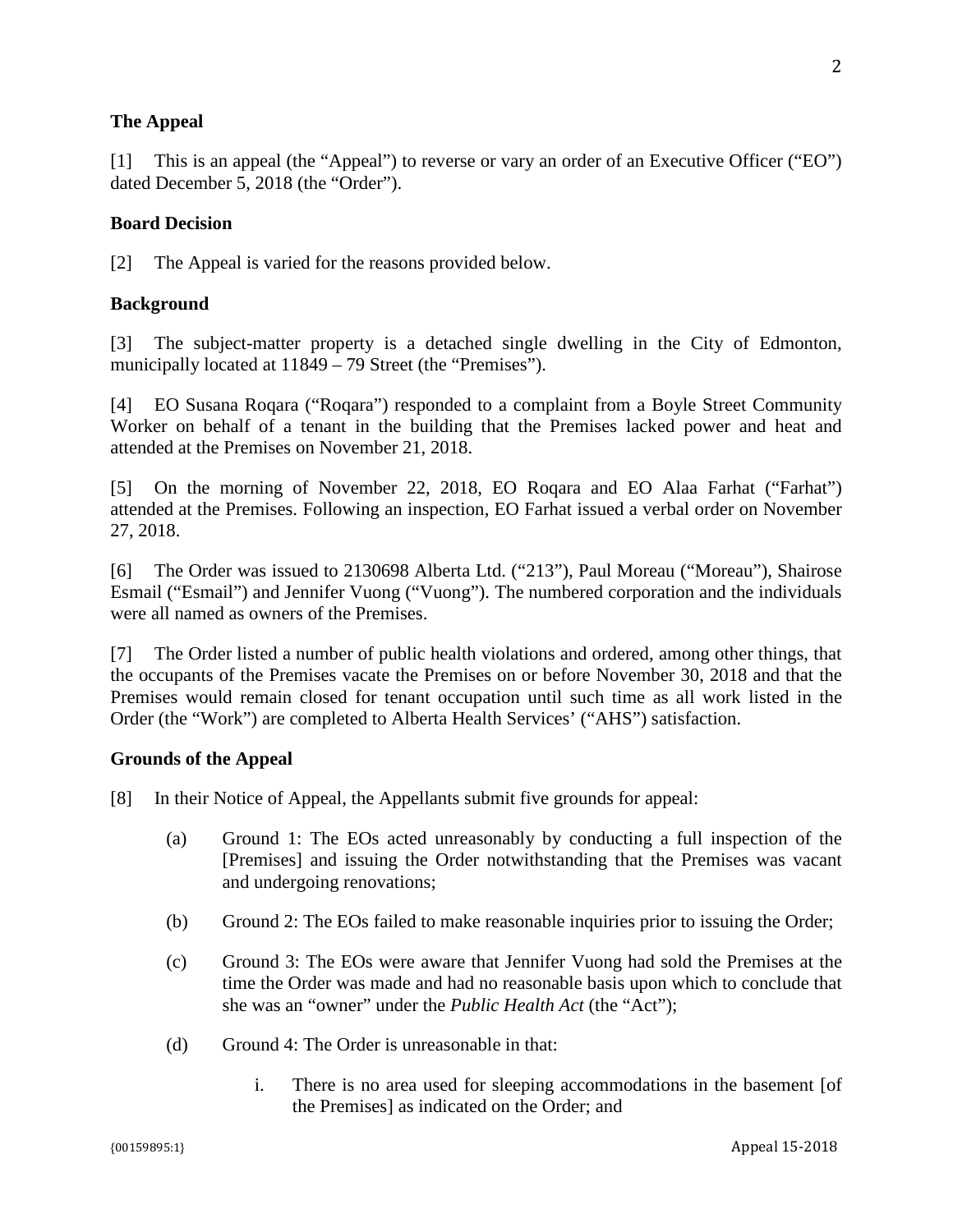- ii. It cites contraventions for missing and damaged window screens which are required un the *Minimum Housing and Health Standards* (the "MHHS") "during the portion of the year when there is a need for protection against flies and other flying insects", notwithstanding that the Order was issued at a time of the years when there is no need for protection against flies and other flying insects.
- (e) Ground 5: The EOs did not follow the guideline document entitled: *Compliance Options for the Public Health Act and Regulations* (the "Guideline"), which imposes an obligation on the Executive Officer to follow the steps found in the said guidelines prior to issuing the Order.

[9] The Appellants also raised a sixth ground of appeal during the hearing that was not included in their Notice of Appeal. The Appellants allege that the EOs failed to approach this matter with impartiality due to the prior history between Farhat and his supervisors and Vuong. Allegedly, AHS had previously initiated four prosecutions against Vuong, one of which involved EO Farhat and that none of these prosecutions were successful. Farhat is currently a defendant in a malicious prosecution action (the "Action") commenced by Vuong. As such, Farhat and his supervisor, Meaghan Allen, ought to have recused themselves from any matter involving Vuong.

[10] While an appeal before the Public Health Appeal Board is essentially a hearing *de novo*, it is nonetheless essential for the Respondent to know the case it must meet prior to the hearing. The Panel confirmed the grounds of appeal with the Appellants and the Respondents at the outset of the hearing and this particular ground was not raised. Consequently, the Panel declines to consider this ground of appeal.

[11] Even if the Panel is incorrect in refusing to consider this ground, there was no evidence adduced by the Appellants that would support a finding of an apprehension of bias or lack of impartiality, especially in light of the testimony of Roqara who is not a named defendant in the Action and whose credibility was not put into question. Moreover, the inspection of November 22, 2018, was principally conducted by Roqara with Farhat present mainly to provide support/backup due to concerns Roqara had regarding the negative interactions between the complainant tenant (who resided in the basement suite) and Steven Whitestone ("Whitestone") (who is alleged to have resided on the Premises) on November 21, 2018.

## **Timing of Appeal**

[12] Section 5(3) of the Act requires the Appellant to serve the notice of an appeal within 10 days after receiving notice of the decision being appealed.

[13] The Public Health Appeal Board Secretariat received a notice of the appeal dated December 13, 2018, (the "Notice of Appeal") on December 13, 2018. The Notice of Appeal was therefore filed on time.

### **Jurisdiction**

[14] There are no objections to the Panel's jurisdiction to hear the Appeal.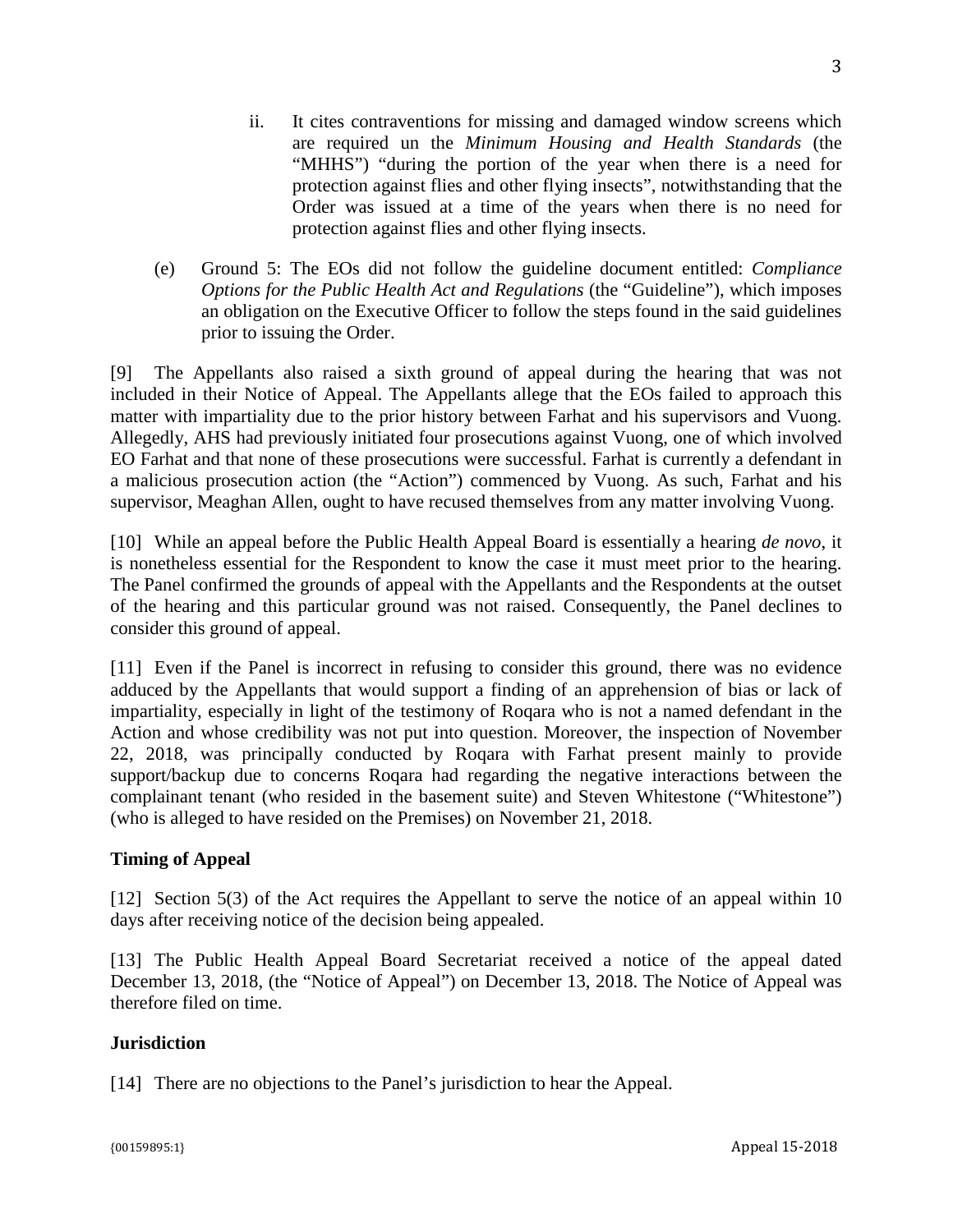#### **Documents/Exhibits**

[15] Prior to the commencement of the hearing, the following documents were entered as exhibits by agreement of the parties:

- (a) **Exhibit 1** Document production of the Appellant (eight tabs)
- (b) **Exhibit 2** Document production of the Respondent (17 tabs)

### **Legal Issues**

- [16] The legal issues on this Appeal for consideration by the Panel are as follows:
	- (a) Issue 1: Whether the EOs acted unreasonably by conducting a full inspection of the Premises.
	- (b) Issue 2: Whether the EOs failed to make reasonable inquiries prior to issuing the Order.
	- (c) Issue 3: Whether Vuong was an "owner" as defined in the Act.
	- (d) Issue 4: Whether there were areas used as sleeping accommodations in the basement of the Premises.
	- (e) Issue 5: Whether missing and/or damaged window screens constituted a violation under the MHHS notwithstanding that the Order was issued at a time of year when there is no need for protection against flying insects.
	- (f) Issue 6: Whether the Guideline imposes an obligation on the EOs to follow the steps found therein prior to issuing the Order.
	- (g) Issue 7: Whether the order requires the Work to be completed immediately and without delay.

#### **Submissions of the Appellants**

[17] The Appellants submit that at the relevant time, the Appellants had not rented the Premises to anyone. They submit that Whitestone is unknown to the Appellants. The Appellants further submit that Whitestone was a mere trespasser and, based on materials submitted by AHS, appears to have taken occupancy of the property without the knowledge or consent of the Appellants and that Whitestone would have vacated the Premises before "his ruse was exposed".

[18] Mr. Matthew Moira ("Moira"), a witness for the Appellants, testified that he was hired to do general maintenance work at the Premises starting on November 1, 2018 until the end of November. He was also responsible for keeping the Premises secure. He stated that the Premises were vacant while he worked there. However, he had no knowledge of whether tenants were living there prior to being hired. He also testified that he was present on November 21 and 22, 2018. Another person, Whitestone, was also present. According to Moira, he had hired Whitestone for general help at the Premises. As such, Whitestone attended at the Premises from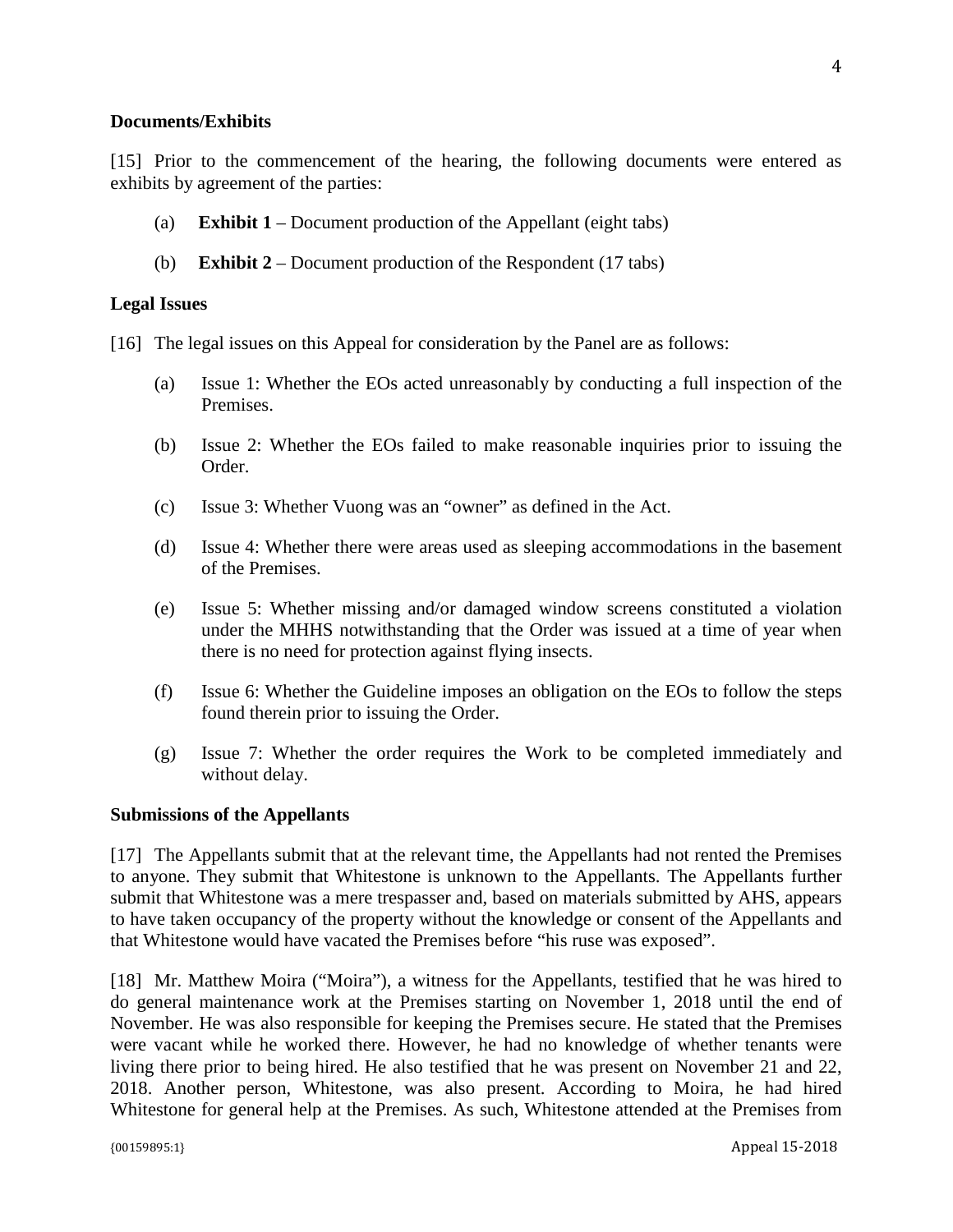time to time during the month of November to do some cleaning. According to Moira, Whitestone had made inquiries with the owners to rent the Premises. He had also asked Moira to sign a document (a rent report) for Alberta Works stating that he resided at the Premises. Moira said he refused as he knew that Whitestone was attempting to have him sign a document under false pretences. In any event he could not sign the document, as he did not own the Premises. Moira also testified that there were some personal effects (bedding, clothes, et cetera) at the Premises up to and including November 21, 2018, but those items were gone the following day, November 22, 2018. He has no knowledge of who removed those items or why. The personal property, according to Moira, belonged to prior tenants.

[19] During cross-examination, Moira stated that other persons were present on the Premises. He did not have names, but according to Moira, they were friends of Whitestone. Apparently, Whitestone hired some friends to help him do cleaning at the Premises. At one point, Moira overheard them talking about getting Moira to sign a rent report document for Alberta Works. This is when he confirmed that they (Whitestone and his "friends") were trying to orchestrate some sort of scam involving Alberta Works benefits. Moira wanted nothing to do with it and refused to sign the document. When asked, Moira confirmed that, to the best of his knowledge, no one lived at the Premises between November 16 and November 22, 2018, and he assumed that the prior tenants (who he never knew or saw) did at one point retrieve their belongings. The only persons that were present at the house while he worked there were Whitestone and his "friends" (who apparently were also his "helpers"). He confirmed that the friend/helpers did not live on the Premises but simply worked with/for Whitestone. The last time he saw Whitestone was November 21, 2018.

[20] When presented with the photos at Exhibit 2, Tab 9, the witness confirmed that the photos were those of the Premises.

[21] Vuong testified that she did not know whether or not the Premises had been rented in November 2018, nor did she rent out the Premises herself at that time. She also explained that while she knew Whitestone (through Moira), she only saw him at the Premises on a couple of occasions. The last time she rented out the Premises was in September 2018. The renters at that time left sometime in mid-September.

[22] When Roqara contacted Vuong on November 21, 2018, Vuong learned that there were tenants allegedly living in the Premises. However, Vuong confirmed that she was unaware of any tenants. The personal belongings found in the Premises belonged to the previous tenants who left in September 2018.

[23] The Appellants also submit that the while Vuong assisted the EO by allowing access to the Premises, the proper owner of the Premises was, at all material times, 213. The principals of 213 are Esmail and Moreau. At the time of the inspection on November 22, 2018, Vuong explained to the EO that she had sold to Premises to 213 and was either no longer, or would soon no longer be, the registered owner of the Premises. Vuong testified that Farhat in fact confirmed that Vuong was no longer the registered owner on November 22, 2018, by verifying the title to the Premises. Even though Vuong had sold her interest in the Premises, she continued to assist the EO because of an order of the Court of Queen's Bench in Action 1703-20177, filed March 9, 2010 (the "QB Order"). The QB Order explicitly directed that Vuong not interfere with the EO's lawful duties.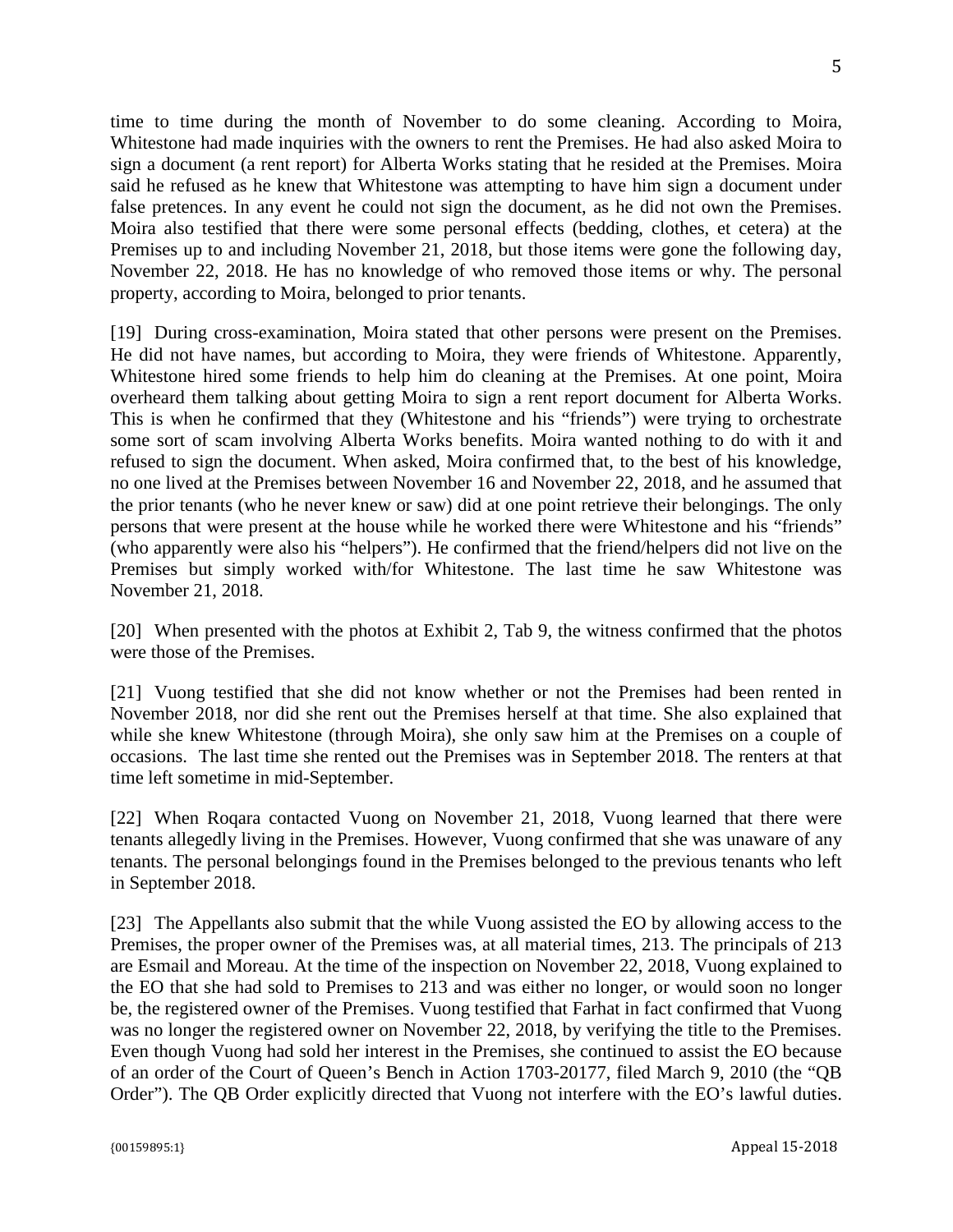Vuong also testified that it was her understanding that the QB Order also imposed upon her an obligation to provide the EO with access to the Premises upon request even though she was no longer the owner. The Appellants therefore submit that Vuong's interest in the Premises ended when the title was transferred to 213 and does not meet the definition of an owner under the Act. As such, it was unreasonable for the executive EOs to issue the Order requiring her to do those things enumerated therein, as she had no legal obligation to do so.

[24] Esmail confirmed that 213 was the owner of the Premises at all material times. She also stated the Premises was, as far as she knew, vacant as 213 never rented the Premises after having acquired it from Vuong. Esmail also testified that 213 engaged a contractor who started renovation work on the Premises on or about October 30, 2018. Esmail spoke of the confusion generated by an inspection by AHS and the subsequent issuance of the Order when the Premises were vacant.

[25] The Appellants submit that, at all material times, they had not rented the Premises to Whitestone or anyone else. They argue that if any tenant took up occupancy of the Premises, it was without the knowledge or consent of the Appellants and as such, that person would be a mere trespasser. The directors of 213 did not intend to use the Premises as rental accommodations when it was purchased from Vuong. Further, at the time of the inspection of November 22, 2018, the Premises were vacant and all personal property left by the previous tenants had been removed. As such, the Appellants argue that it was unreasonable for the EO to proceed with a full inspection of the Premises and to issue a notice to vacate when it was apparent from the EO's inspection on November 22, 2018, that the Premises was, in fact, vacant.

[26] The Appellants also state that the Premises was not intended to be used as rental accommodation and that a contract was engaged to complete renovations while the new owner, 213, decided what to do with the Premises.

[27] It is also submitted that it was unreasonable for the EO to immediately proceed to the issuance of an order without first considering the other compliance options set out in the Guideline. This is particularly significant, it is argued, given the fact that the new owner of the Premises did not have a history of non-compliance with AHS directives.

[28] With respect to repairs, it is argued that it is unreasonable to order that repairs be made immediately, given the fact that the Premises are vacant. Accordingly, the MHHS do not apply until such time as the Premises are to be used as rental accommodations.

[29] The requirement for screens under the MHHS (Part III, paragraph 2) is as follows:

(b) Windows and exterior doors

(iii) During the portion of the year when there is a need for protection against flies and other flying insects, every window or other device intended for ventilation shall be supplied with effective screens.

[30] Since November through January do not fall within the portion of the year when there is a need for protection against flies and other flying insects, the Appellants argue that missing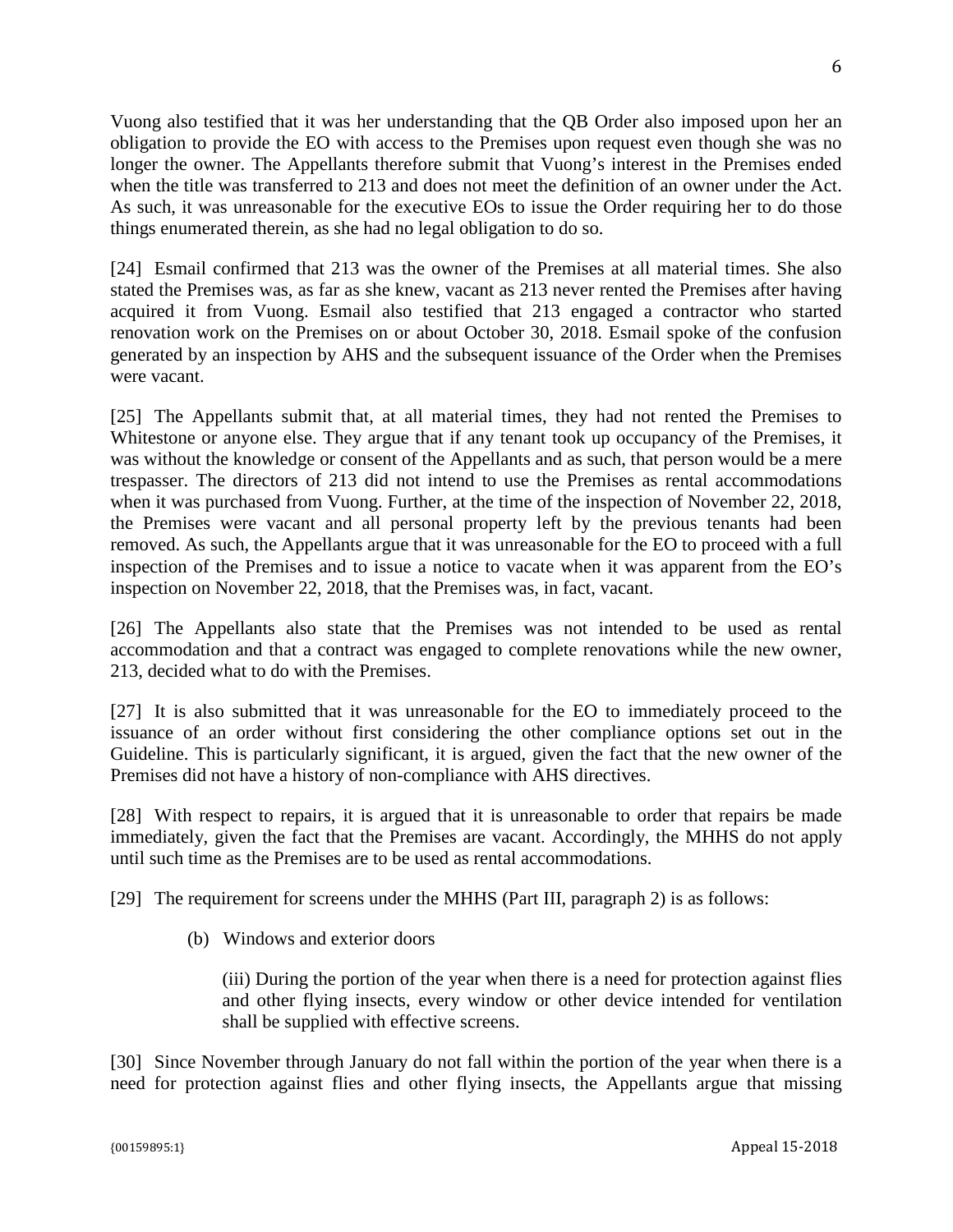screens is not a violation under the MHHS*.* Consequently, the EOs exceeded their lawful authority.

#### **Submissions of the Respondent**

[31] On November 20, 2018, a worker from Boyle Street Community Services called EO Roqara on behalf of a tenant residing in the Premises. According to the worker, the tenant had moved into the basement suite (the Suite") the previous week and the Suite still had no power or heat. Further, Roqara was advised that the Landlord was Whitestone.

[32] Roqara arranged for a visit the following day, November 21, 2018. Roqara arrived at the Premises at approximately 11:30 am and was greeted by Whitestone who identified himself as the caretaker. She explained why she was there. Whitestone allowed access to the Premises and Roqara conducted an inspection (the "Inspection").

[33] Upon entering the Premises, Roqara met with the tenants (the "Tenants") who resided in the Suite. The Suite consisted of a living and sleeping areas as well as a kitchenette with a dining room table. The kitchenette did not have a fridge or stove. A bathroom and a bed (closed off with a curtain) were located on the far side of the Suite. Personal belongings were strewn about the Suite. There were three people residing there at the time of the Inspection.

[34] The Tenants showed a lease agreement dated November 16, 2018, that they had entered into with Whitestone. The Tenants moved in on November 16, 2018, and had been waiting for a refrigerator to be delivered as well as for the power and heat to be turned on. After several days without heat or power, the Tenants asked the Boyle Street Community Worker to put in a complaint to AHS on their behalf. The EO decided to make arrangements for the Inspection.

[35] The Inspection revealed several MHHS violations, which are listed in the Inspection report found at Tab 4 and 5 of Exhibit 2. Roqara testified that it was evident, based on her observations, that the upstairs portion of the Premises had been rented for some time.

[36] During the Inspection, Whitestone also advised the EO that the owner was Vuong and provided the EO with her contact information. Whitestone also confirmed that he lived upstairs and that all tenants in the house were sharing the bathroom. The EO also noted that power cords were being run from outside the Premises through the living room and kitchen windows. The main concern of the EO at the time was the lack of power and lack of heat. Whitestone stated that they were waiting for the electrician to come by later that day. Roqara informed the tenant that she would be returning the next day to conduct a full inspection and to confirm that the power and heat had been turned on.

[37] Roqara and Farhat attended at the Premises on November 22, 2018, to conduct a full inspection (the "Second Inspection"). Roqara approached Vuong as she was exiting her vehicle. Roqara asked Vuong if she was still the owner of the Premises and Vuong responded that she did not know. Farhat contacted his office to request a land titles search prior to entering the home. Upon review of the title certificate for the Premises, Farhat learned that 213 was the registered owner and ordered a corporate search for 213. The corporate search showed that the directors of 213 are Esmail and Moreau. This information was shared with Vuong. Vuong explained to Roqara and Farhat that she was only in attendance to provide access to the Premises.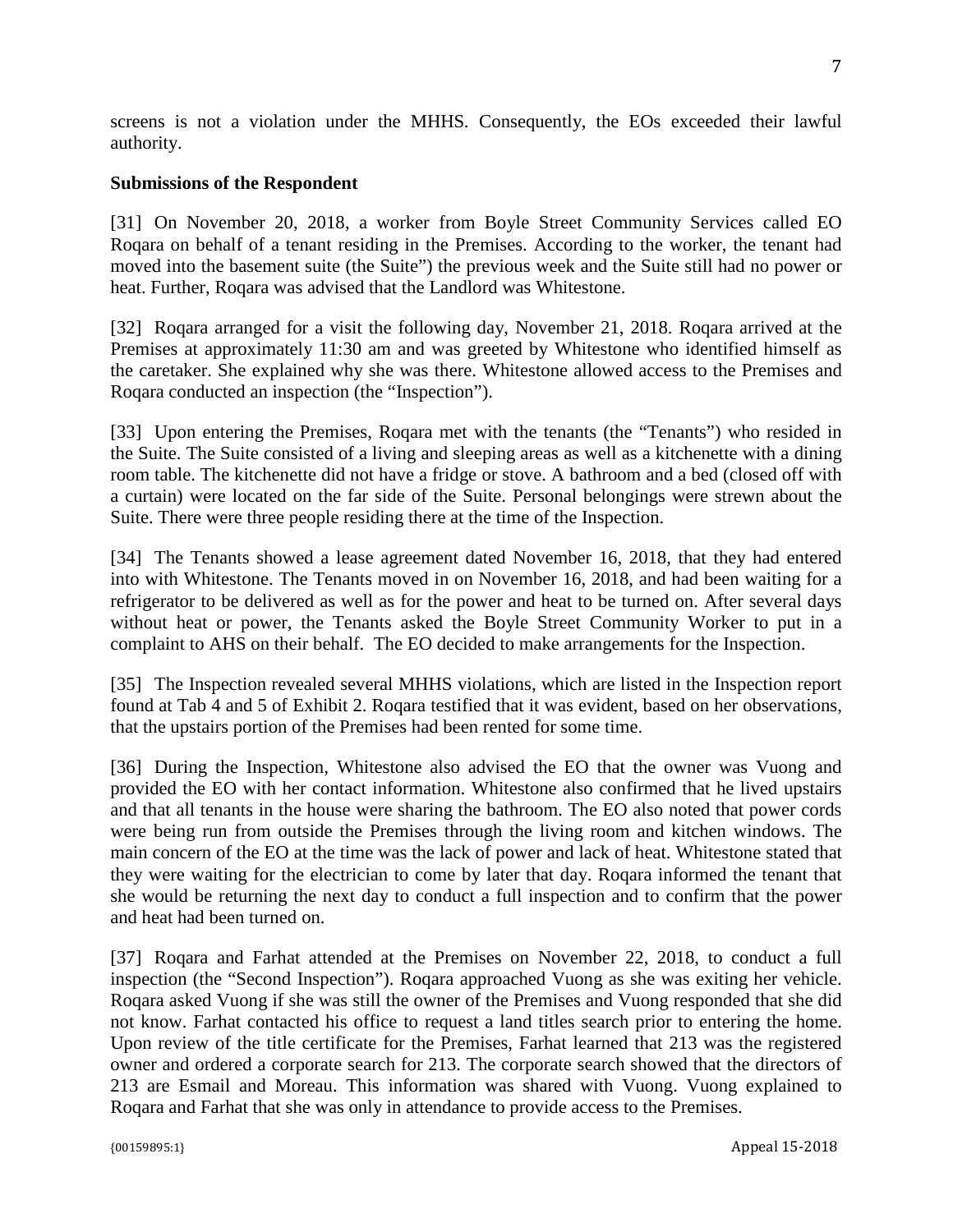[38] Roqara and Farhat decided to proceed with the inspection and advised Vuong that they would follow-up with the new owners.

[39] Upon entering, Roqara noticed that the tenants had vacated the Premises, all personal belongings had been removed and the entire Premises had been cleaned out.

[40] Photographs of the Premises were taken and are found at Exhibit 2, Tab 9 and Tab 12. Roqara went through her investigation and supporting photographs. There were several MHHS violations noted. Those violations are too numerous to list here and are found at Exhibit 2, Tab 8 and Exhibit 1, Tab 5.

[41] Upon the completion of the Second Inspection, the EOs advised Vuong that they would be following up with owners that were on title to the Premises. The Respondent submits that at no point did Vuong indicate that she was not involved with the Premises. Accordingly, on November 27, 2018, an EO contacted Moreau, one of the principals of 213, and issued a verbal order. It was explained to Moreau that the Premises was to be closed for tenant accommodation until necessary repairs was completed to the satisfaction of an EO. On December 5, 2018, the Order was prepared and sent to the Appellants.

[42] The Respondents explained that the educational component of an EO's work is very important. That is, EOs normally work with owners to resolve any violations under the Act and the Regulations and will provide warnings to owners when it is their first time managing rental properties or their first time dealing with a health inspector. EOs would also issue reports and discuss next steps with owners who are working cooperatively with AHS and show clear evidence of progress in dealing and resolving issues pursuant to AHS inspections. Roqara explained that she would have proceeded in that way, that is, issue a report and conduct a further inspection to ensure that any work required per the report was being undertaken. However, Roqara was concerned that, in this case, the owner did not know what was happening at the Premises, no one was able to verify if there were tenants, and there was little security for the Premises. Moreover, the Appellants are individuals who have dealt with AHS before and/or had experience dealing with rental properties. Once the Second Inspection was completed, Roqara had a conversation with her superiors, and from that discussion, decided to issue the Order.

[43] The Respondents submit that they proceeded with the Second Inspection despite the fact that the Premises was completely vacant because it was evident, from their conversation with the Boyle Street worker (who had originally called to make the complaint on behalf of one of the tenants) and from Roqara's Inspection, that the Premises had been rented and there was no indication that the Premises was no longer being used as a rental property. As such, EO Roqara proceeded with the Second Inspection as part of her due diligence.

[44] With respect to the insect screen issue, the Respondents submit that the violation was noted in the Order, despite being November, because, since the Premises was closed per the Order, this meant that the owner could take as much time as is needed to complete the Work. As such, AHS wanted to make sure that the owner was aware that screens would be necessary come summer time.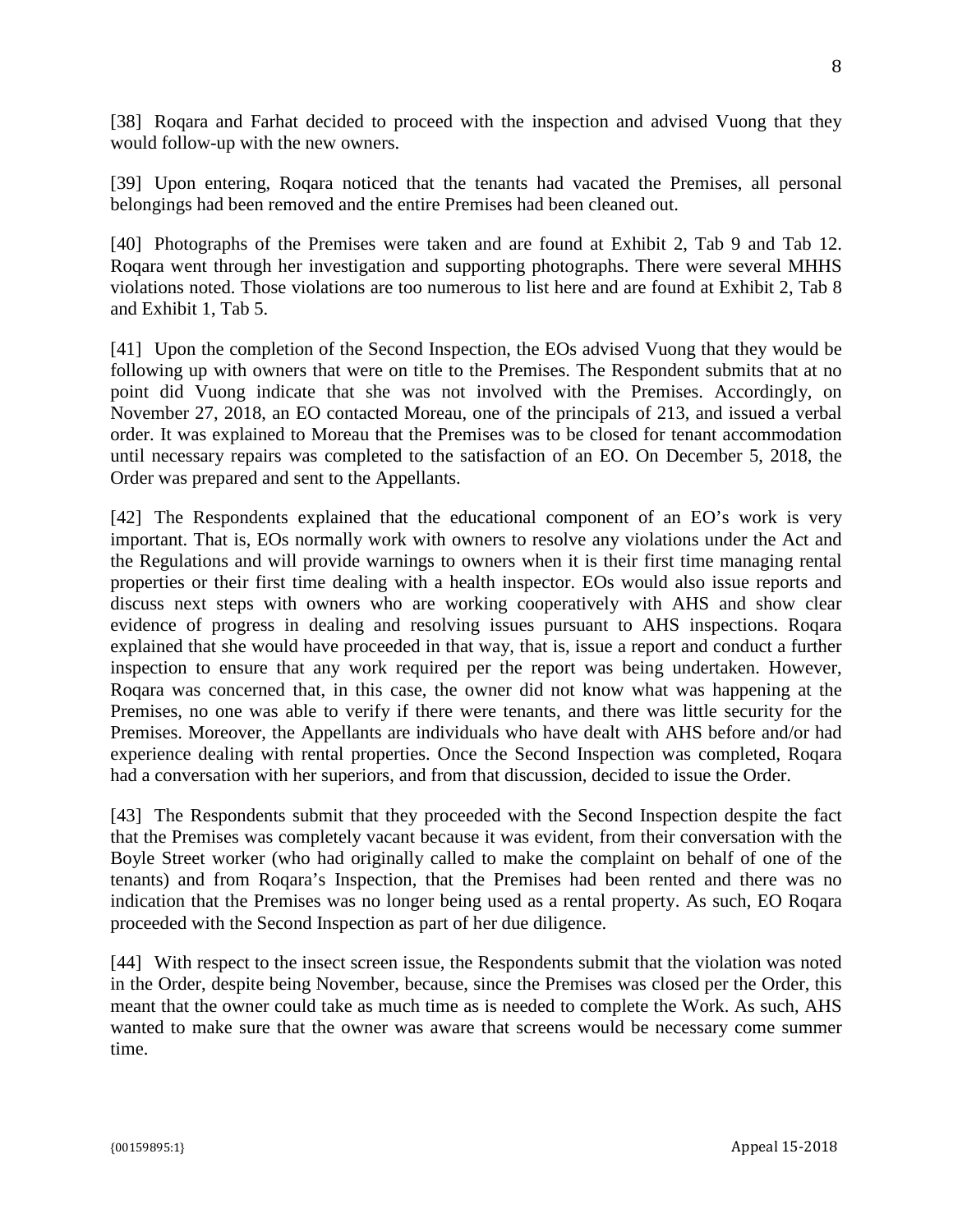#### **Analysis and Reasons**

#### *Whether the EOs acted unreasonably by conducting a full inspection of the Premises*

[45] An AHS EO draws his/her authority under Part 4 of the Act. Section 59(1) and (2) of the Act reads as follows:

#### **Inspection of place other than private dwelling**

59**(1)** An executive officer may inspect any public place for the purpose of determining the presence of a nuisance or determining whether this Act and the regulations are being complied with.

**(2)** An executive officer making an inspection under subsection (1) may

(a) at any reasonable hour enter in or on the public place that is the subject of the inspection;

(b) require the production of any books, records or other documents that are relevant to the purpose of the inspection and examine them, make copies of them or remove them temporarily for the purpose of making copies;

(c) make reasonable oral or written inquiries of any person who the executive officer believes on reasonable grounds may have information relevant to the subject-matter of the inspection;

(d) inspect and take samples of any substance, food, medication or equipment being used in or on the public place

(e) perform tests, take photographs and make recordings in respect of the public place.

[46] The definition of "public place" at section 1(ii)(viii) of the Act includes all rental accommodations.

[47] Based on the evidence presented by Roqara, the Panel is satisfied that tenants did in fact occupy the Premises at the time she was in contact with the Boyle Street Community Worker as well as at the time of the Inspection. The information Roqara received from an employee at Boyle Street Community Services corroborates the information she had gathered from the Inspection on November 21, 2018. The Premises is a public place as defined in the Act and the EOs were authorized to conduct both the Inspection and the Second Inspection and it was reasonable for them to do so in the circumstances.

[48] The fact that the Premises were vacated by the time the EOs arrived for the Second Inspection is immaterial. The information gathered by then supported their conclusion that the Premises was being used for rental accommodations at the time of the complaint.

#### *Whether the EOs failed to make reasonable inquiries prior to issuing the Order*

[49] Having gathered information from the Boyle Street Community Services Worker, Roqara proceeded to conduct the Inspection. Once the Inspection was completed, Roqara was able to confirm the information received from the initial complaint and that there were persons residing in the Premises, which prompted her to return for the Second Inspection.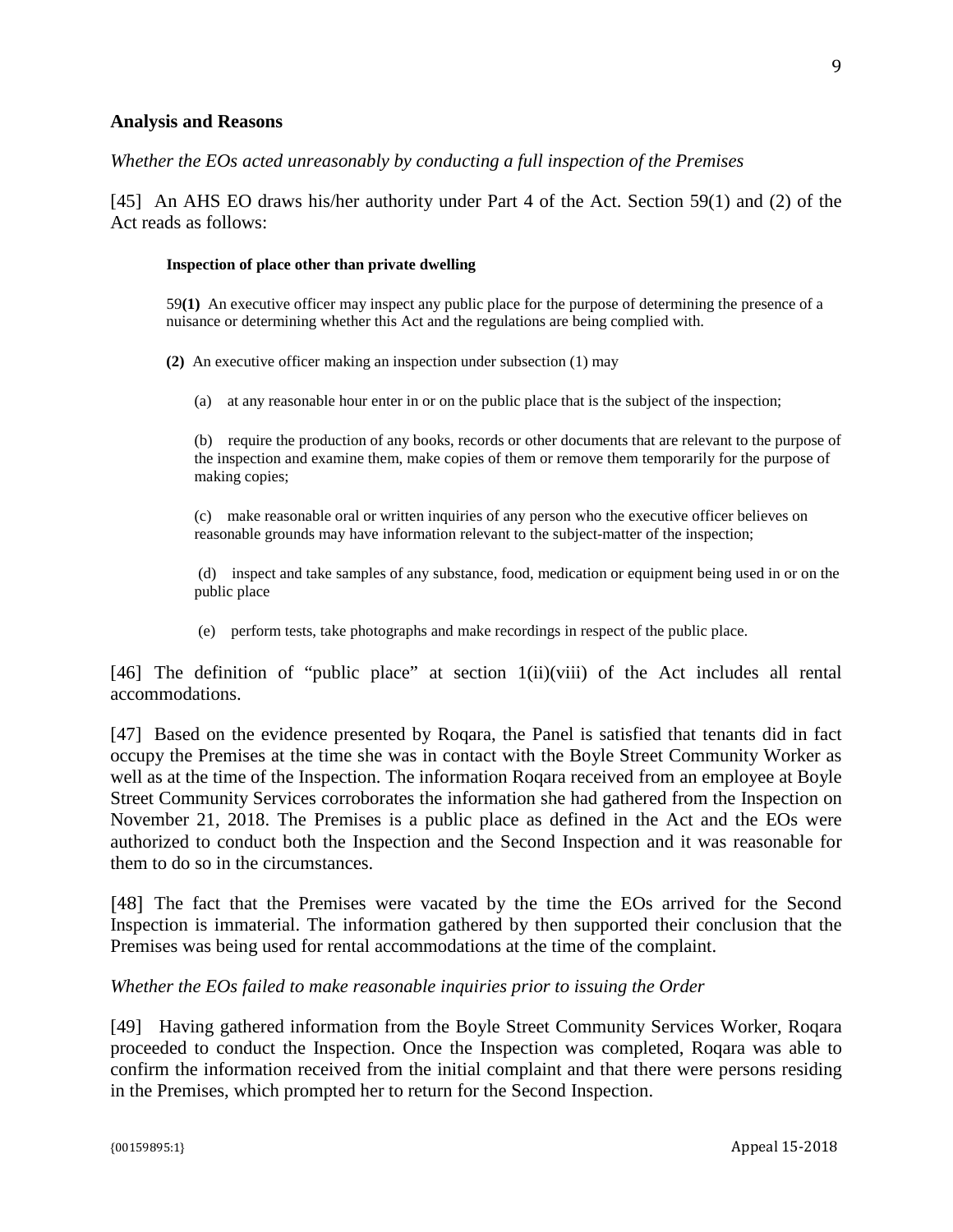[50] The Second Inspection revealed numerous MHHS violations, many of which are significant. The notes prepared by Roqara (Tabs 3, 4, 5, and 8 of Exhibit 2) as well as the photos taken (Tabs 6 and 9 of Exhibit 2) are telling. During questioning in chief (direct questioning) and cross-examination, both Roqara and Farhat provided credible testimony in support their written reports.

[51] The Panel is satisfied that above-noted inquiries as well as the Inspection and Second Inspection as supported by the reports, photos and testimony of the EOs are sufficient for the EOs to issue the Order.

## *Whether Vuong was an "owner" as defined in the Act*

[52] Inquiries were made to ascertain the registered owner of the Premises. For example, Farhat did order a title search and determined that 213 was the registered owner. Having then ordered a corporate search, was able to determine who the directors of 213 were. However, at s.1 (ff) of the Act, an "owner" means "the registered owner, and any person in the actual or apparent possession or control of land or a premises." (Emphasis added.) While Vuong was no longer a registered owner, nor was she a director of the corporate owner, 213, she may still nonetheless be an "owner" if she had actual or apparent possession or control of the Premises.

[53] During cross-examination, Farhat testified that following the Second Inspection, he called Moreau rather than Vuong because he did not know what the association was between Moreau and Vuong, nor did he know "what her actual powers with the property is (*sic*)." He also stated that he generally includes the names (on the Order) of all those persons involved with the Premises and/or those persons he deals with. Since Vuong was involved during the Inspection and the Second Inspection and he had dealings with her in the past (assuming with other properties), he included her in the Order.

[54] Clearly, Farhat knew that Vuong was not a registered owner. However, he did not know what her relationship was with the registered owner 213 (or the directors of 213) and did not know what her role was with the Premises, except that she allowed access. Based on these facts, Farhat should have made further inquiries to determine if she had actual or apparent possession or control of the Premises. He did not and assumed she was an owner based upon the fact that she was the person he was dealing with at the time of the Second Inspection.

[55] The Panel finds that Farhat failed to make sufficient inquiries as to Vuong's involvement with the Premises to determine if Vuong was in fact a person in the actual or apparent possession or control of the Premises. As such, the Panel finds that she was not an "owner" as defined in the Act.

## *Whether there were areas used as sleeping accommodations in the basement of the Premises*

[56] As stated above, the information Roqara received from an employee at Boyle Street Community Services corroborates the information she had gathered from the Inspection on November 21, 2018. The Panel finds Roqara's testimony to be credible. She gave an account as to her observations of the Suite during her Inspection, which, among other things, consisted of a living and sleeping areas as well as a kitchenette with a dining room table.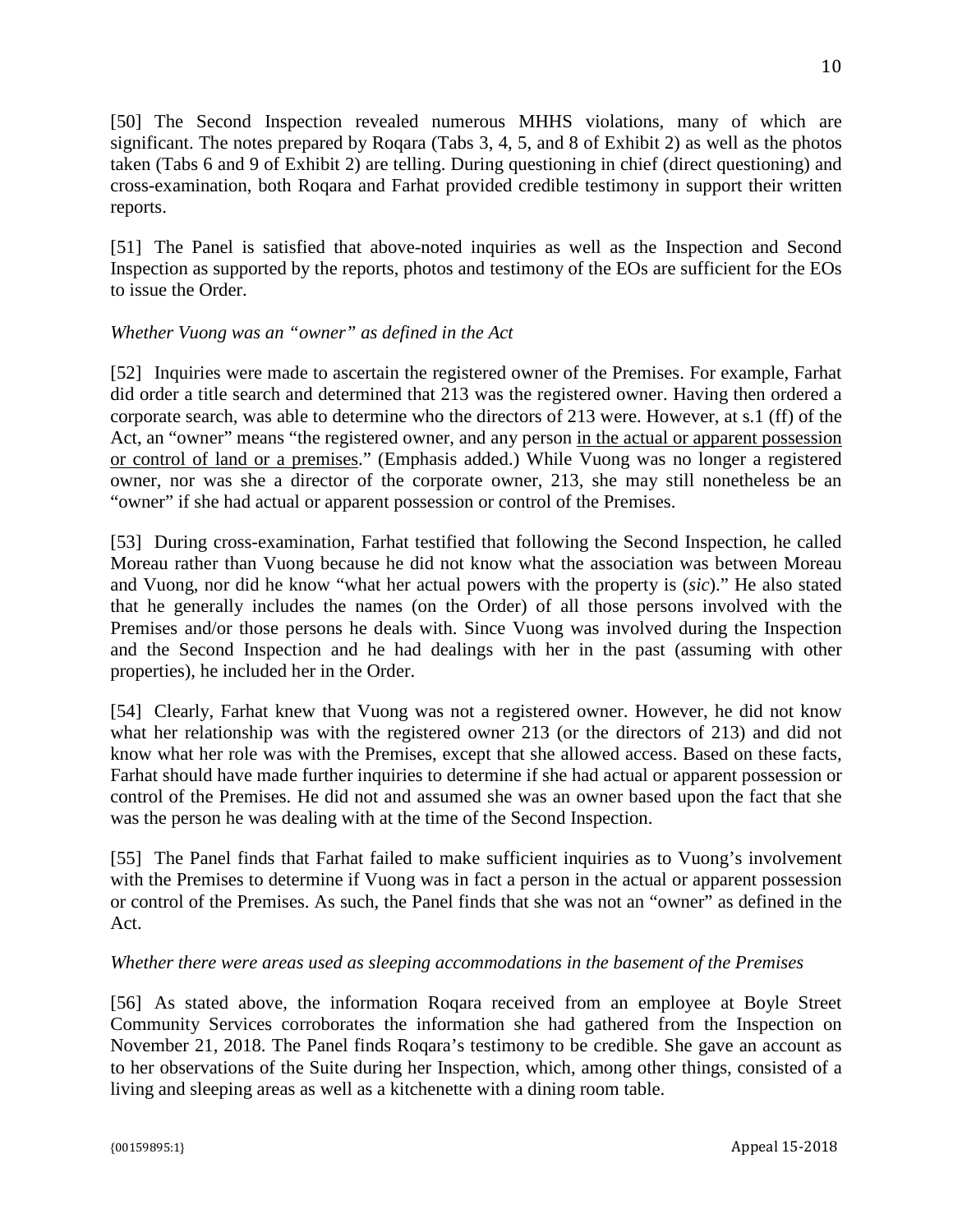[57] The Panel finds the testimony of Moira to be questionable and self-serving. The Panel was not persuaded that Moira (who was hired as the contractor to renovate the Premises) hired the alleged landlord, Whitestone, to help him, while Whitestone then hired his "friends" to help him. The Panel understood that this narrative was provided to explain the reason for the presence of persons on the Premises who were not living there and who were, arguably, mere trespassers. The Panel will make no further comments on Moira's testimony.

*Whether missing and/or damaged window screens constituted a violation under the MHHS*

[58] Part III, section 2(b)(iii) of the MHHS states as follows:

During the portion of the year when there is a need for protection against flies and other flying insects, every window or other device intended for ventilation shall be supplied with effective screens.

[59] The Inspection and Second Inspection occurred on November 21 and November 22, 2018, respectively. It would be highly unusual for flies and other flying insects to be out during that time of year. In any event, the Respondent provided no evidence of the presence of any flying insects.

[60] The Panel is unable to accept the Respondent's arguments that it wanted to make sure that the owner was aware that screens would be necessary come summer time. An order is meant to communicate a violation that exists at the time of the inspection, not one that may exist sometime in the future. Consequently, missing screens in November, when there are no flying insects present, is not a violation under the MHHS.

*Whether the Guideline imposes an obligation on the EO to follow the steps found in the guidelines prior to issuing the Order*

[61] An EO has the discretion to decide, based on the totality of the circumstances after an inspection, whether to issue a warning or move directly to an order. There is no evidence to suggest that the EO acted inappropriately when issuing the Order rather than initiating one of the other enumerated steps per the Guideline. The Guideline provides guidance and are not legislation and therefore do not have force of law.

## *Whether the Order requires the Work to be completed immediately and without delay*

[62] The Order states that the Owner "immediately and diligently pursue the completion of the following work in an about the above noted premises…"

[63] The Appellant argues that the window screens do not need to be replaced/repaired immediately given the time of year. The Respondents argue that it is not necessary to complete the work immediately, and that all work can be completed at the Appellant's own pace because the Premises will remain closed until such time as all of the work is completed per the Order.

[64] There appears to be a problem with the use by the EOs of a precedent letter: the author must remember to review it carefully to make sure that it clearly says what it should say in the circumstances.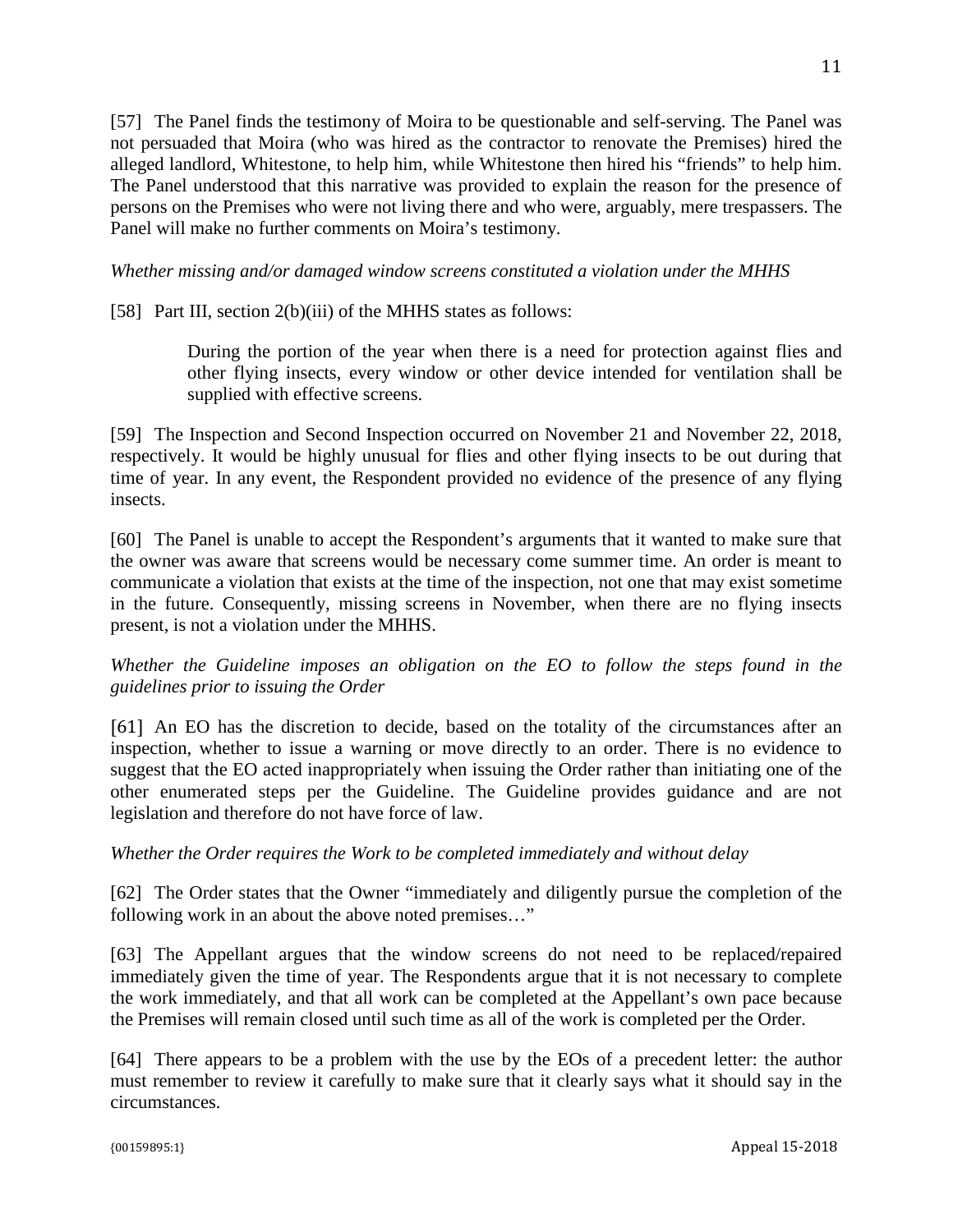[65] The plain reading of the Order makes it clear that the Respondents must take all necessary steps to comply with the Order immediately. This would mean, for example, immediately installing the screens, or at least immediately taking the steps to make that happen.

[66] Quite simply, if it was the Respondent's intent to allow the Appellants to complete the Work at their leisure, it should not have included the word "immediately".

### **Findings and Conclusion**

[67] After reviewing the evidence and submissions made by the Parties, the Panel makes the following findings:

- (a) With respect to legal issue 1, the Board finds that the EOs acted reasonably by conducting a full inspection of the Premises and issuing the Order notwithstanding that the Premises was vacant at the time of the Second Inspection on November 22, 2018.
- (b) With respect to legal issue 2, the Panel finds that the EOs made reasonable inquiries prior to issuing the Order with respect to the violations proper. However, the Panel finds that the EO did not make reasonable enquiries with respect to ownership of the Premises.
- (c) With respect to legal issue 3, the Panel finds that Vuong was not an owner as defined in the Act and the Regulations at the time the Order was issued.
- (d) With respect to legal issue 4, the Panel finds that the basement had been used as a sleeping area as indicated in the Order.
- (e) With respect to legal issue 5, the fact that window screens were not in place as at the date of the inspection is not a violation of the MHHS*.*
- (f) With respect legal issue 6, the Board finds that the Guideline does not impose an obligation on an EO to follow the steps found therein.
- $(g)$  With respect to legal issue 7, the Panel finds that the use of the word "immediately" at paragraph 2 of the Order expresses AHS's expectation that the Order be complied with without delay, failing which further legal action may be taken. The Board cannot accept the Respondent's submissions that the Appellants could proceed with the work at their leisure. Such an interpretation is simply inconsistent with the clear wording of the Order.
- [68] Based on the aforementioned findings, the Panel varies the Order as follows:
	- (a) Vuong is to be removed as an owner of the Premises.
	- (b) The word "immediately" shall be removed from paragraph 2 of the Order to read as follows: